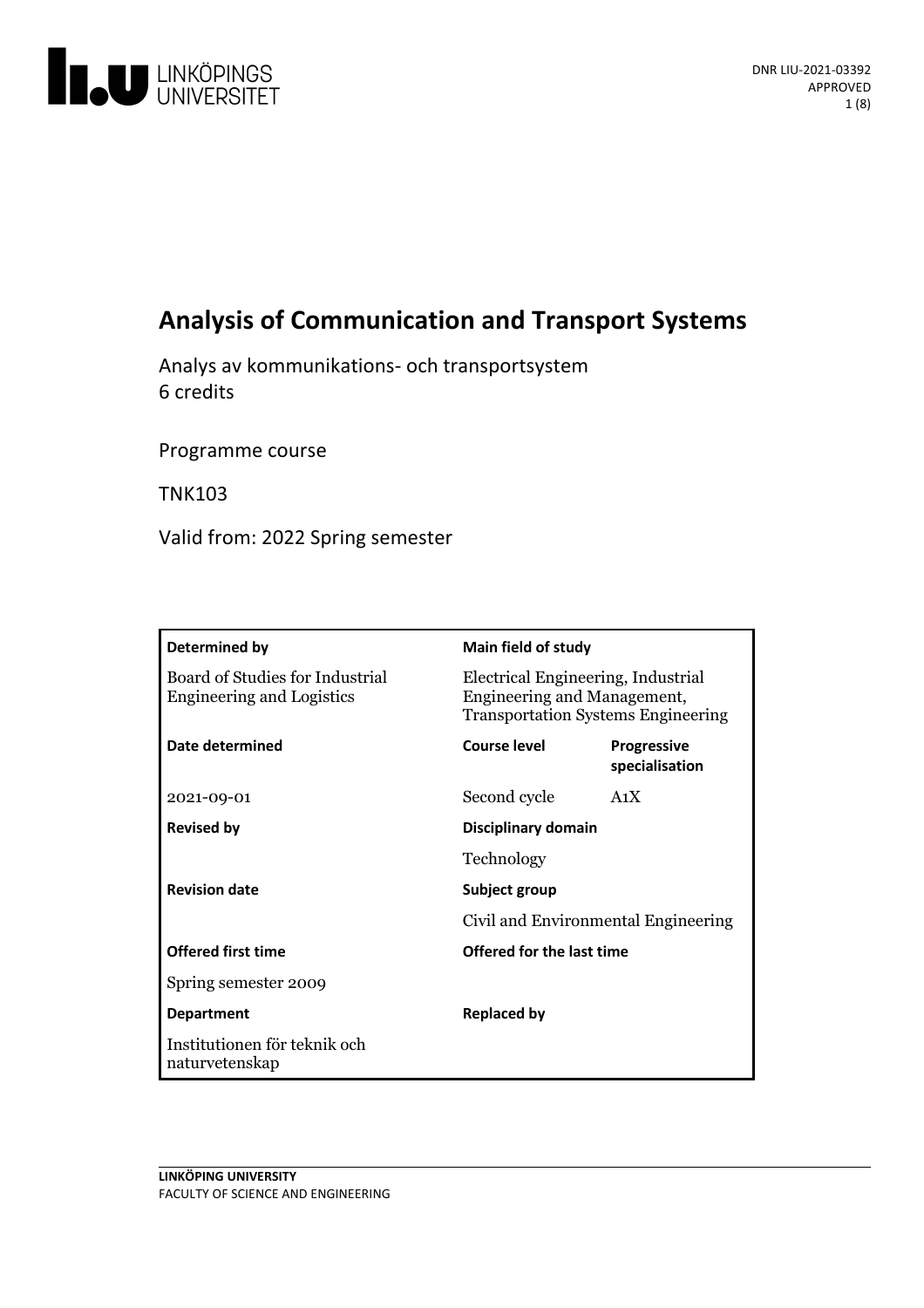# Course offered for

- Master of Science in Communications, Transport and Infrastructure
- Master's Programme in Intelligent Transport Systems and Logistics

## Prerequisites

Planning and simulation of traffic systems or Logistics networks and transports or Data communication and the Internet

## Intended learning outcomes

The purpose of the course is to gain insights into traffic, logistics and telecommunication systems by the means of project work. The project cover problem definition, choice of methodology and analysis. The aim is that the student, after finalizing the course, be able to:

- Formulate a problem specification based on a problem description
- Find and digest literature relevant for the project
- Analyse problems in the area of telecommunication and transportation from a quantitative perspective
- Use problem specific methods for the analysis of a defined problem
- Plan a project, write documentations and perform project evaluations
- Perform and evaluate a traffic, logistics of telecommunication project
- Present results in writing and in an oral presentation

## Course content

Project: formulation of project plan, specification and literature studies Other course specific content is depending on the different project descriptions, which are provided at the start of the course

# Teaching and working methods

The course is project-based. The course has the same administration for the three topic areas. The course has a common introductory lecture and common project presentations. All other parts is handled by group individual supervision.

## Examination

PRA1 Project 6 credits U, 3, 4, 5

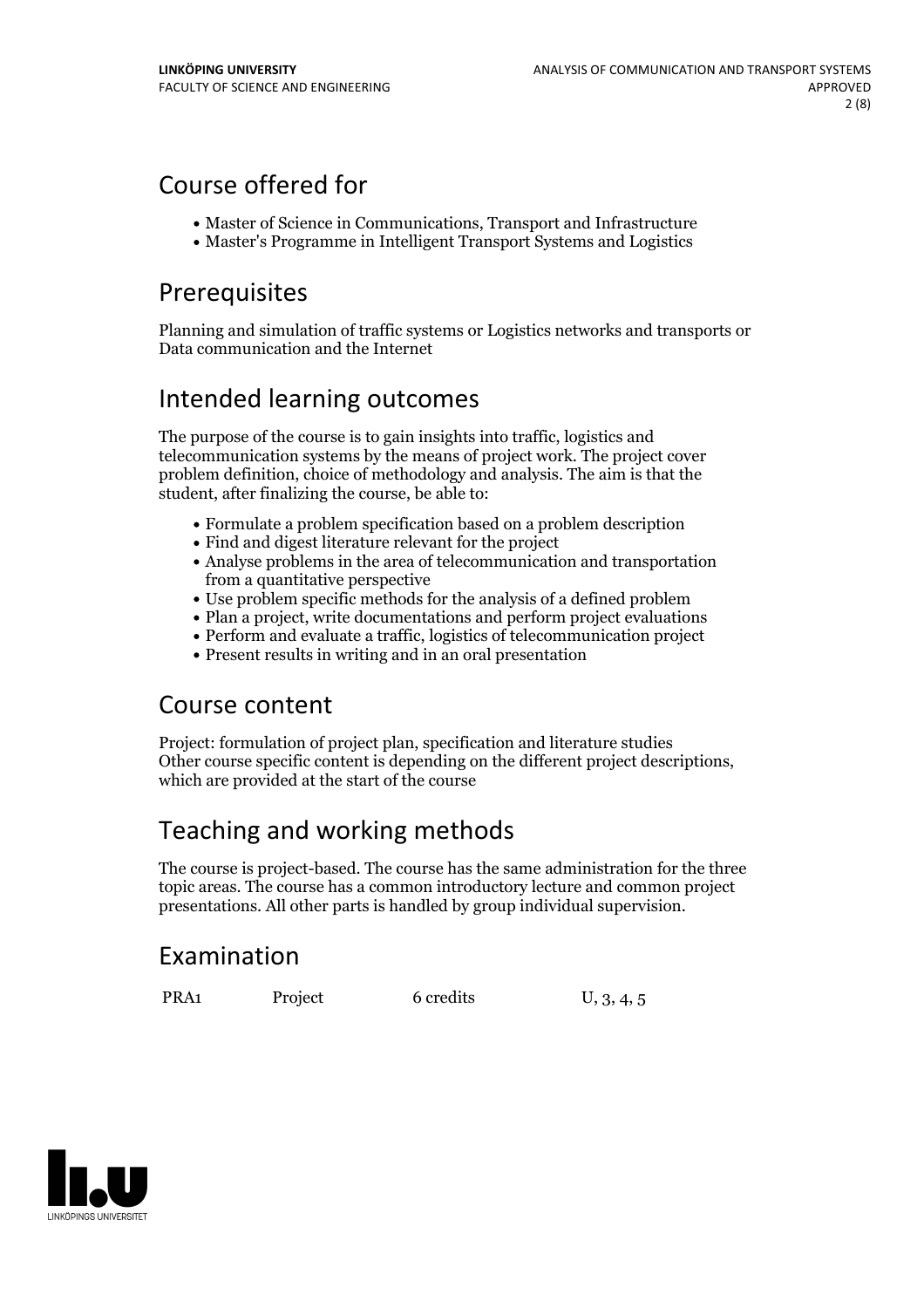## Grades

Four-grade scale, LiU, U, 3, 4, 5

# Other information

### **About teaching and examination language**

The teaching language is presented in the Overview tab for each course. The examination language relates to the teaching language as follows:

- If teaching language is "Swedish", the course as a whole could be given in Swedish, or partly in English. Examination language is Swedish, but parts
- of the examination can be in English. If teaching language is "English", the course as <sup>a</sup> whole is taught in English. Examination language is English. If teaching language is "Swedish/English", the course as <sup>a</sup> whole will be
- taught in English if students without prior knowledge of the Swedish language participate. Examination language is Swedish or English depending on teaching language.

### **Other**

The course is conducted in a manner where both men's and women's experience and knowledge are made visible and developed.

The planning and implementation of a course should correspond to the course syllabus. The course evaluation should therefore be conducted with the course syllabus as a starting point.

If special circumstances prevail, the vice-chancellor may in a special decision specify the preconditions for temporary deviations from this course syllabus, and delegate the right to take such decisions.

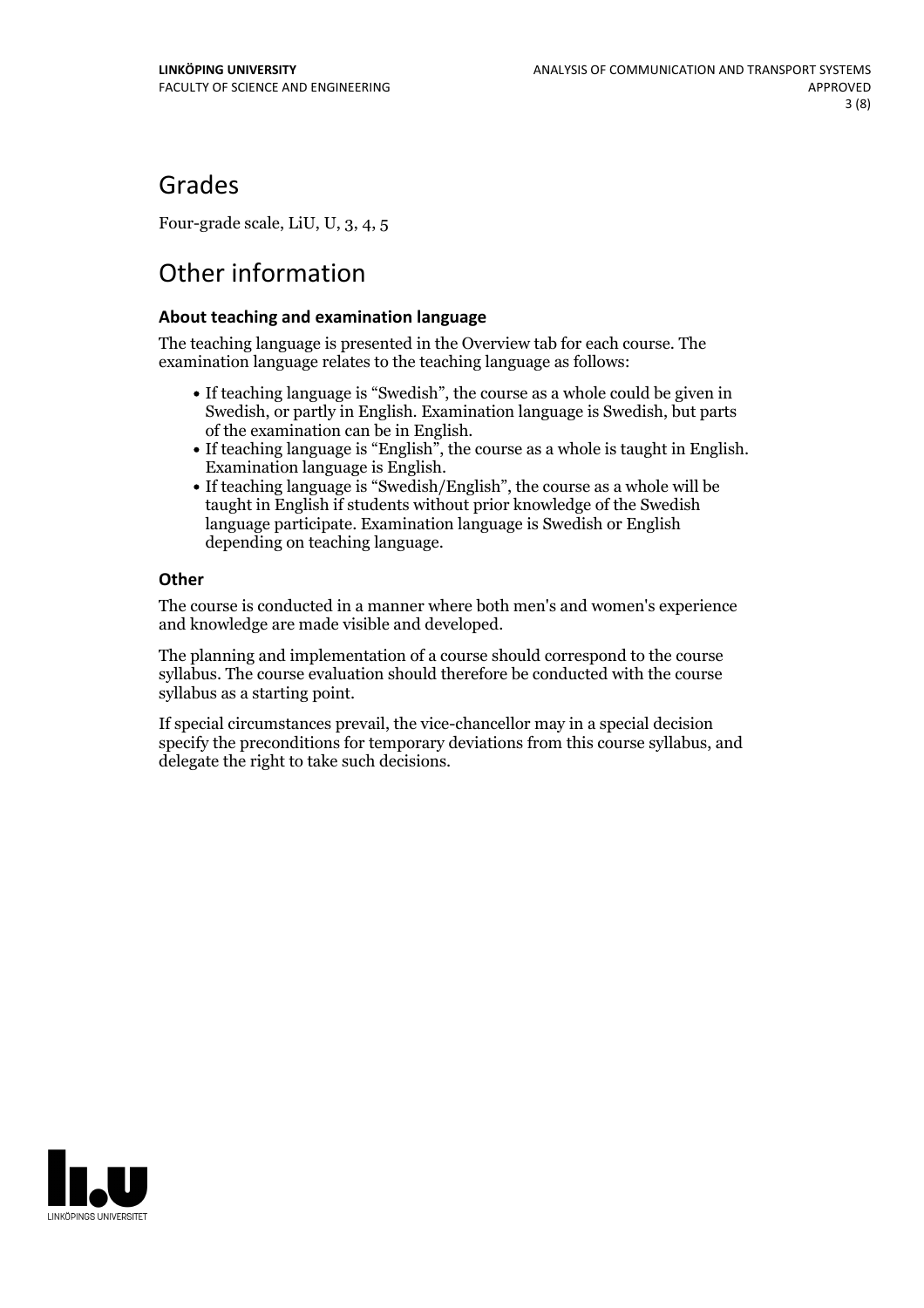## **Common rules**

## Course syllabus

A syllabus must be established for each course. The syllabus specifies the aim and contents of the course, and the prior knowledge that a student must have in order to be able to benefit from the course.

## Timetabling

Courses are timetabled after a decision has been made for this course concerning its assignment to a timetable module.

## Interruption in and deregistration from a course

The LiU decision, Guidelines concerning confirmation of participation in education (Dnr LiU-2020-02256), states that interruptions in study are to be recorded in Ladok. Thus, all students who do not participate in a course for which they have registered must record the interruption, such that the registration on the course can be removed. Deregistration from or interrupting a course is carried out using <sup>a</sup> web-based form: https://www.lith.liu.se/for- [studenter/kurskomplettering?l=en.](https://www.lith.liu.se/for-studenter/kurskomplettering?l=en)

## Cancelled coursesand changes to the course syllabus

Courses with few participants (fewer than 10) may be cancelled or organised in a manner that differs from that stated in the course syllabus. The Dean is to deliberate and decide whether a course is to be cancelled or changed from the course syllabus.

## Guidelines relating to examinations and examiners

For details, see Guidelines for education and examination for first-cycle and second-cycle education at Linköping University, Dnr LiU-2020-04501 [\(http://styrdokument.liu.se/Regelsamling/VisaBeslut/917592\)](http://styrdokument.liu.se/Regelsamling/VisaBeslut/917592).

An examiner must be employed as a teacher at LiU according to the LiU Regulations for Appointments, Dnr LiU-2021-01204 [\(https://styrdokument.liu.se/Regelsamling/VisaBeslut/622784](https://styrdokument.liu.se/Regelsamling/VisaBeslut/622784)). For courses in second-cycle, the following teachers can be appointed as examiner: Professor (including Adjunct and Visiting Professor), Associate Professor (including Adjunct), Senior Lecturer (including Adjunct and Visiting Senior Lecturer), Research Fellow, or Postdoc. For courses in first-cycle, Assistant Lecturer (including Adjunct and Visiting Assistant Lecturer) can also be appointed as examiner in addition to those listed for second-cycle courses. In exceptional cases, a Part-time Lecturer can also be appointed as an examiner at both first- and second cycle, see Delegation of authority for the Board of Faculty of Science and Engineering.

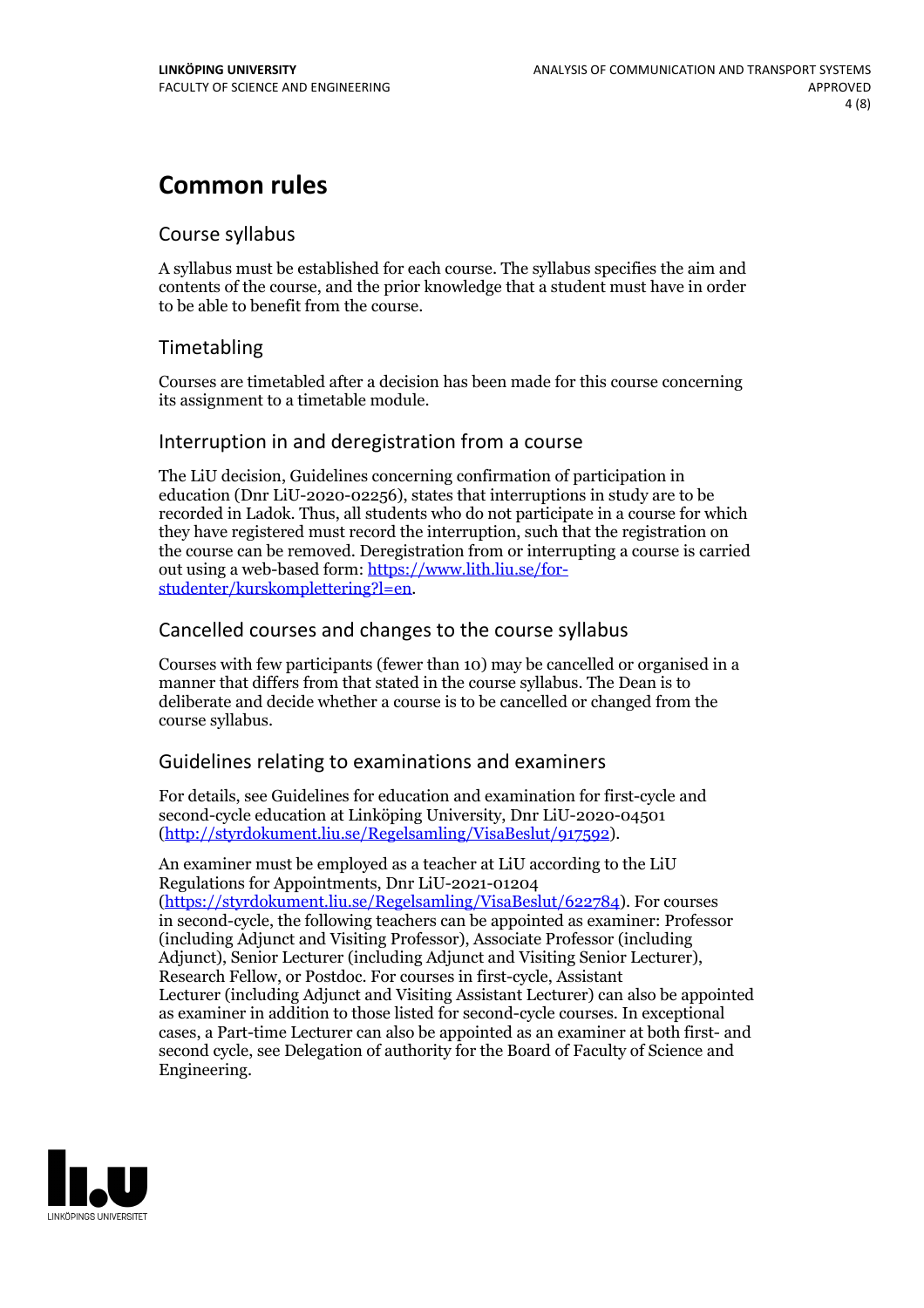## Forms of examination

### **Principles for examination**

Written and oral examinations and digital and computer-based examinations are held at least three times a year: once immediately after the end of the course, once in August, and once (usually) in one of the re-examination periods. Examinations held at other times are to follow a decision of the faculty programme board.

Principles for examination scheduling for courses that follow the study periods:

- courses given in VT1 are examined for the first time in March, with re-examination in June and August
- courses given in VT2 are examined for the first time in May, with re-examination in August and October
- courses given in HT1 are examined for the first time in October, with re-examination in January and August
- courses given in HT2 are examined for the first time in January, with re-examination in March and in August.

The examination schedule is based on the structure of timetable modules, but there may be deviations from this, mainly in the case of courses that are studied and examined for several programmes and in lower grades (i.e. 1 and 2).

Examinations for courses that the faculty programme board has decided are to be held in alternate years are held three times during the school year in which the course is given according to the principles stated above.

Examinations for courses that are cancelled orrescheduled such that they are not given in one or several years are held three times during the year that immediately follows the course, with examination scheduling that corresponds to the scheduling that was in force before the course was cancelled or rescheduled.

When a course, or a written examination (TEN, DIT, DAT), is given for the last time, the regular examination and two re-examinations will be offered. Thereafter, examinations are phased out by offering three examinations during the following academic year at the same times as the examinations in any substitute course. If there is no substitute course, three examinations will be offered during re- examination periods during the following academic year. Other examination times are decided by the faculty programme board. In all cases above, the examination is also offered one more time during the academic year after the following, unless the faculty programme board decides otherwise. In total, 6 re-examinations are offered, of which 2 are regular re-examinations. In the examination registration system, the examinations given for the penultimate time and the last time are denoted.

If a course is given during several periods of the year (for programmes, or on different occasions for different programmes) the faculty programme board or boards determine together the scheduling and frequency of re-examination occasions.

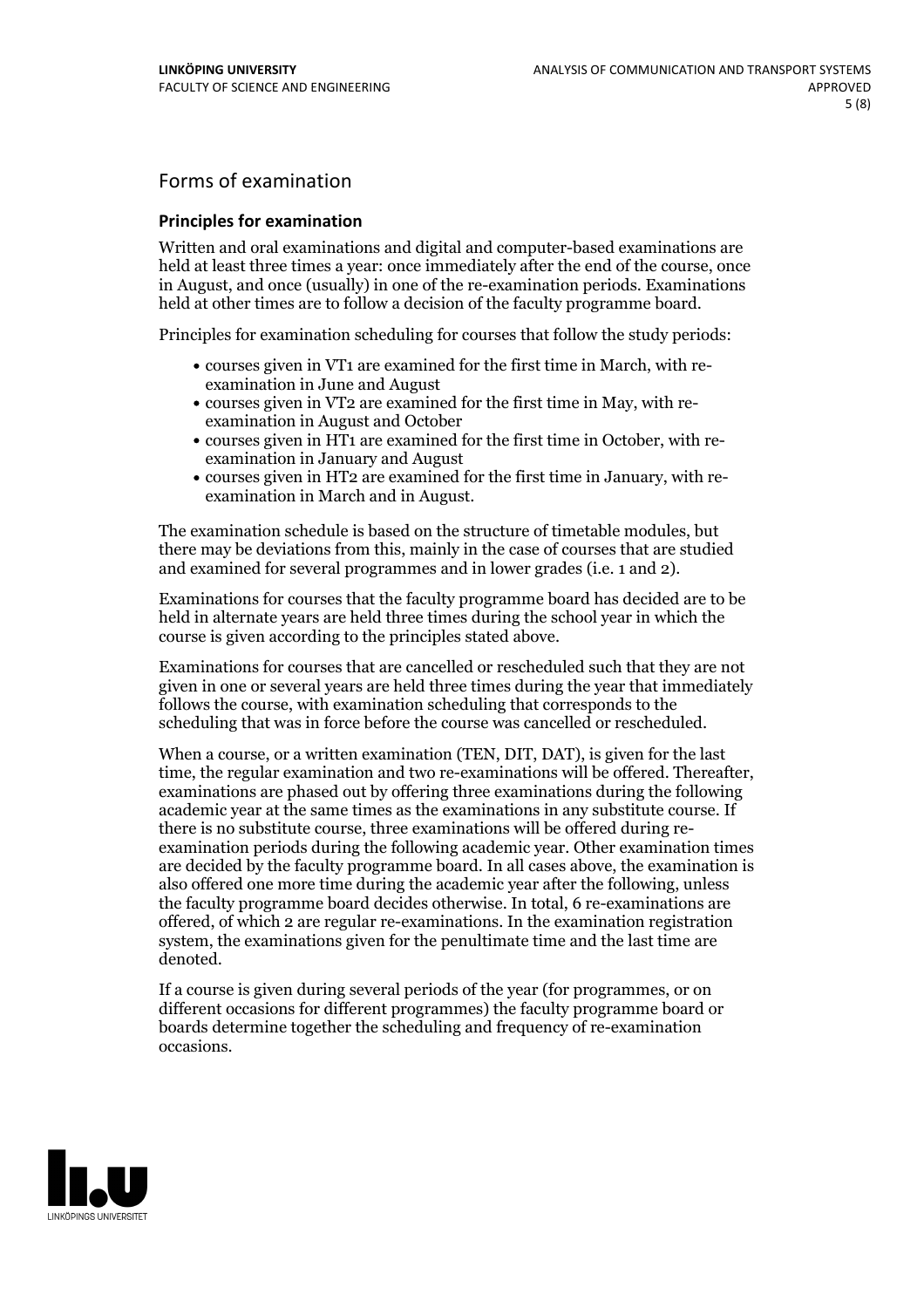### **Retakes of other forms of examination**

Regulations concerning retakes of other forms of examination than written examinations and digital and computer-based examinations are given in the LiU guidelines for examinations and examiners, [http://styrdokument.liu.se/Regelsamling/VisaBeslut/917592.](http://styrdokument.liu.se/Regelsamling/VisaBeslut/917592)

#### **Course closure**

For Decision on Routines for Administration of the Discontinuation of Educational Programs, Freestanding Courses and Courses in Programs, see DNR LiU-2021-04782. After a decision on closure and after the end of the discontinuation period, the students are referred to a replacement course (or similar) according to information in the course syllabus or programme syllabus. If a student has passed some part/parts of a closed program course but not all, and there is an at least partially replacing course, an assessment of crediting can be made. Any crediting of course components is made by the examiner.

### **Registration for examination**

In order to take an written, digital or computer-based examination, registration in advance is mandatory, see decision in the university's rule book [https://styrdokument.liu.se/Regelsamling/VisaBeslut/622682.](https://styrdokument.liu.se/Regelsamling/VisaBeslut/622682) An unregistered student can thus not be offered a place. The registration is done at the Student Portal or in the LiU-app during the registration period. The registration period opens 30 days before the date of the examination and closes 10 days before the date of the examination. Candidates are informed of the location of the examination by email, four days in advance.

### **Code of conduct for students during examinations**

Details are given in a decision in the university's rule book: <http://styrdokument.liu.se/Regelsamling/VisaBeslut/622682>.

#### **Retakes for higher grade**

Students at the Institute of Technology at LiU have the right to retake written examinations and digital and computer-based examinations in an attempt to achieve a higher grade. This is valid for all examination components with code "TEN", "DIT" and "DAT". The same right may not be exercised for other examination components, unless otherwise specified in the course syllabus.

A retake is not possible on courses that are included in an issued degree diploma.

#### **Grades**

The grades that are preferably to be used are Fail (U), Pass (3), Pass not without distinction  $(4)$  and Pass with distinction  $(5)$ .

- Grades U, 3, 4, 5 are to be awarded for courses that have written or digital examinations.<br>• Grades Fail (U) and Pass (G) may be awarded for courses with a large
- degree of practical components such as laboratory work, project work and

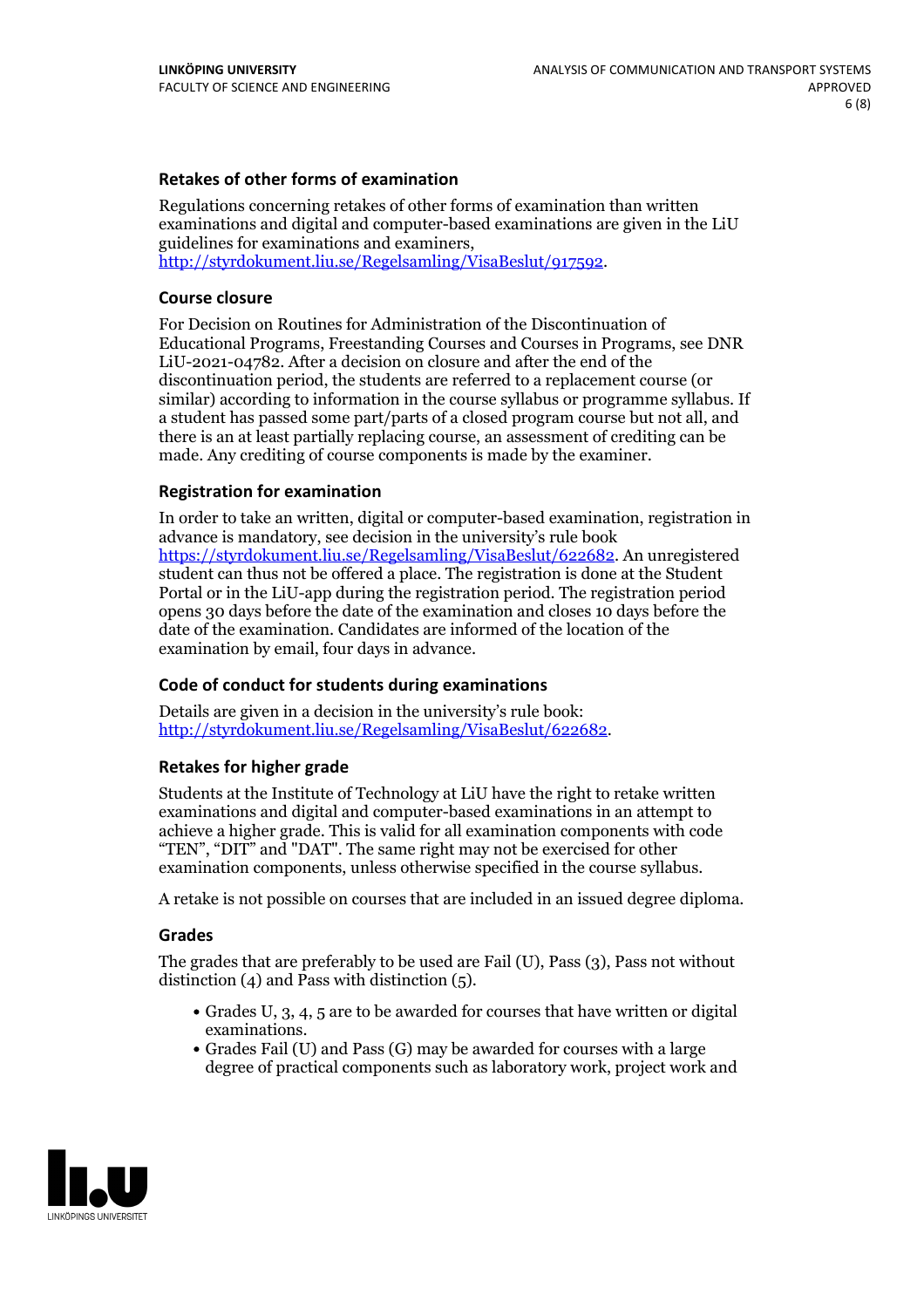group work.<br>• Grades Fail (U) and Pass (G) are to be used for degree projects and other independent work.

### **Examination components**

The following examination components and associated module codes are used at the Faculty of Science and Engineering:

- Grades U, 3, 4, 5 are to be awarded for written examinations (TEN) and
- digital examinations (DIT).<br>• Examination components for which the grades Fail (U) and Pass (G) may be awarded are laboratory work (LAB), project work (PRA), preparatory written examination (KTR), digital preparatory written examination (DIK), oral examination (MUN), computer-based examination (DAT), home
- assignment (HEM), and assignment (UPG).<br>• Students receive grades either Fail (U) or Pass (G) for other examination components in which the examination criteria are satisfied principally through active attendance such as tutorial group (BAS) or examination item
- (MOM).<br>• Grades Fail (U) and Pass (G) are to be used for the examination components Opposition (OPPO) and Attendance at thesis presentation (AUSK) (i.e. part of the degree project).

In general, the following applies:

- 
- Mandatory course components must be scored and given <sup>a</sup> module code. Examination components that are not scored, cannot be mandatory. Hence, it is voluntary to participate in these examinations, and the voluntariness must be clearly stated. Additionally, if there are any associated conditions to
- the examination component, these must be clearly stated as well.<br>• For courses with more than one examination component with grades U,3,4,5, it shall be clearly stated how the final grade is weighted.

For mandatory components, the following applies (in accordance with the LiU Guidelines for education and examination for first-cycle and second-cycle

[http://styrdokument.liu.se/Regelsamling/VisaBeslut/917592\)](http://styrdokument.liu.se/Regelsamling/VisaBeslut/917592):

If special circumstances prevail, and if it is possible with consideration of the nature of the compulsory component, the examiner may decide to replace the compulsory component with another equivalent component.

For possibilities to alternative forms of examinations, the following applies (in accordance with the LiU Guidelines for education and examination for first-cycle [http://styrdokument.liu.se/Regelsamling/VisaBeslut/917592\)](http://styrdokument.liu.se/Regelsamling/VisaBeslut/917592):

If the LiU coordinator for students with disabilities has granted a student the right to an adapted examination for a written examination in an examination hall, the student has the right to it.